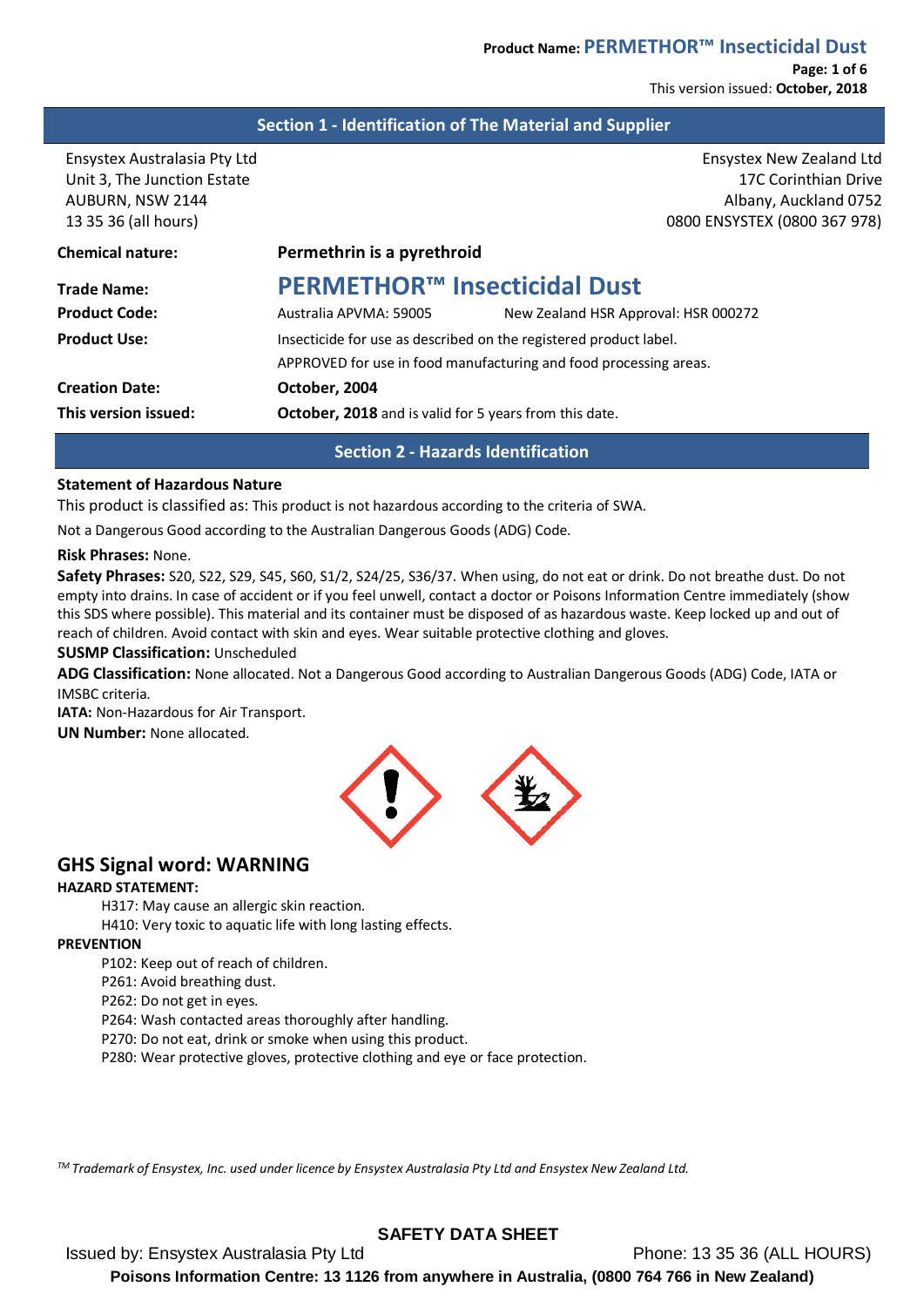#### **RESPONSE**

P362: Take off contaminated clothing and wash before reuse.

P301+P312: IF SWALLOWED: Call a POISON CENTRE or doctor if you feel unwell.

P301+P330+P331: IF SWALLOWED: Rinse mouth. Do NOT induce vomiting.

P302+P352: IF ON SKIN: Wash with plenty of soap and water.

P305+P351+P338: IF IN EYES: Rinse cautiously with water for several minutes. Remove contact lenses, if present and easy to do. Continue rinsing.

P332+P313: If skin irritation occurs: Get medical advice.

P337+P313: If eye irritation persists: Get medical advice.

P391: Collect spillage.

P370+P378: Not combustible. Use extinguishing media suited to burning materials.

#### **STORAGE**

P405: Store locked up.

P410: Protect from sunlight.

P402+P404: Store in a dry place. Store in a closed container.

P403+P235: Store in a well-ventilated place. Keep cool.

## **DISPOSAL**

P501: If they cannot be recycled, dispose of contents to an approved waste disposal plant and containers to landfill (see Section 13 of this SDS).

#### **Emergency Overview**

## **Physical Description & colour**: Off-white powder.

#### **Odour:** Negligible.

**Major Health Hazards:** Permethrin is harmful to non-harmful via the oral route, with a reported LD<sub>50</sub> for technical permethrin in rats of over 5000 mg/kg. Via the dermal route, it is not harmful, with a reported dermal LD<sub>50</sub> in rats of over 5000 mg/kg, and in rabbits of greater 2000 mg/kg.

## **Potential Health Effects**

## **Inhalation:**

**Short term exposure:** Available data indicates that this product is not harmful. However product may be mildly irritating, although unlikely to cause anything more than mild transient discomfort.

**Long Term exposure:** No data for health effects associated with long term inhalation.

## **Skin Contact:**

**Short term exposure:** Available data indicates that this product is not harmful. However it may cause transient discomfort in sensitive person.

**Long Term exposure:** No data for health effects associated with long term skin exposure.

## **Eye Contact:**

**Short term exposure:** Available data indicates that this product is not harmful. However product may be mildly irritating, although unlikely to cause anything more than mild transient discomfort.

**Long Term exposure:** No data for health effects associated with long term eye exposure.

## **Ingestion:**

**Short term exposure:** Significant oral exposure is considered to be unlikely. Available data indicates that this product is not harmful.

**Long Term exposure:** No data for health effects associated with long term ingestion.

## **Carcinogen Status:**

**SWA:** No significant ingredient is classified as carcinogenic by SWA.

**NTP:** No significant ingredient is classified as carcinogenic by NTP.

**IARC:** No significant ingredient is classified as carcinogenic by IARC.

## **SAFETY DATA SHEET**

Issued by: Ensystex Australasia Pty Ltd Phone: 13 35 36 (ALL HOURS) **Poisons Information Centre: 13 1126 from anywhere in Australia, (0800 764 766 in New Zealand)**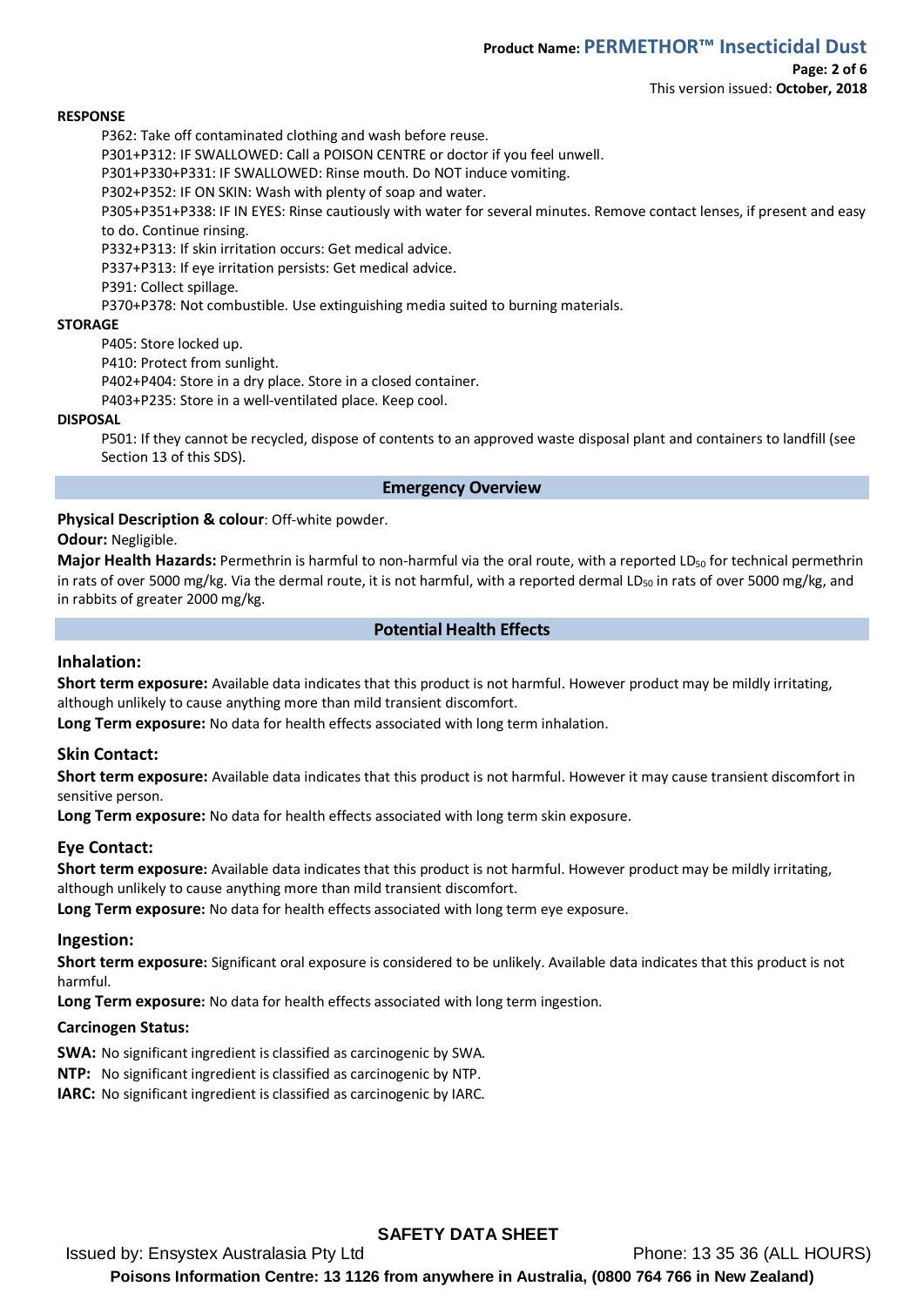#### **Page: 3 of 6** This version issued: **October, 2018**

| <b>Section 3 - Composition/Information on Ingredients</b> |               |                 |                |                 |
|-----------------------------------------------------------|---------------|-----------------|----------------|-----------------|
| Ingredients                                               | <b>CAS No</b> | Conc.%          | TWA $(mg/m^3)$ | STEL $(mg/m^3)$ |
| Permethrin                                                | 52645-53-1    | $1\%$ (10 g/kg) | not set        | not set         |
| Other non hazardous ingredients                           | various       | 99% approx.     | not set        | not set         |

This is a commercial product whose exact ratio of components may vary slightly. Minor quantities of other non hazardous ingredients are also possible.

The SWA TWA exposure value is the average airborne concentration of a particular substance when calculated over a normal 8 hour working day for a 5 day working week. The STEL (Short Term Exposure Limit) is an exposure value that may be equalled (but should not be exceeded) for no longer than 15 minutes and should not be repeated more than 4 times per day. There should be at least 60 minutes between successive exposures at the STEL. The term "peak "is used when the TWA limit, because of the rapid action of the substance, should never be exceeded, even briefly.

## **Section 4 - First Aid Measures**

#### **General Information:**

You should call The Poisons Information Centre if you feel that you may have been poisoned or irritated by this product. The number is 13 11 26 from anywhere in Australia (0800 764 766 in New Zealand) and is available at all times. Have this SDS with you when you call.

**Inhalation:** No first aid measures normally required. However, if inhalation occurs, and irritation develops, remove to fresh air and observe until recovered. If irritation becomes painful or persists more than about 30 minutes, seek medical advice.

**Skin Contact:** Wash gently and thoroughly with water (use non-abrasive soap if necessary) for 5 minutes or until removed. If symptom persist, seek medical advice.

**Eye Contact:** Carefully brush particles out of eye and then flush the contaminated eye(s) with lukewarm, gently flowing water for 10 minutes or until the product is removed, while holding the eyelid(s) open. Take care not to rinse contaminated water into the unaffected eye or onto the face. Take special care if exposed person is wearing contact lenses.

**Ingestion:** If swallowed, do NOT induce vomiting. Wash mouth with water and contact a Poisons Information Centre, or doctor.

## **Section 5 - Fire Fighting Measures**

**Fire and Explosion Hazards**: The major hazard in fires is usually inhalation of heated and toxic or oxygen deficient (or both), fire gases. There is no risk of an explosion from this product under normal circumstances if it is involved in a fire.

Fire decomposition products from this product may be toxic if inhaled. Take appropriate protective measures.

**Extinguishing Media:** Not combustible. Use extinguishing media suited to burning materials.

**Fire Fighting:** If a significant quantity of this product is involved in a fire, call the fire brigade.

| Flash point:                     | Does not burn.                  |
|----------------------------------|---------------------------------|
| <b>Upper Flammability Limit:</b> | Does not burn.                  |
| Lower Flammability Limit:        | Does not burn.                  |
| <b>Autoignition temperature:</b> | Not applicable - does not burn. |
| <b>Flammability Class:</b>       | Does not burn.                  |

## **Section 6 - Accidental Release Measures**

**Accidental release:** Minor spills do not normally need any special clean-up measures. In the event of a major spill, prevent spillage from entering drains or water courses. Wear full protective clothing including eye/face protection. All skin areas should be covered. See below under Personal Protection regarding Australian Standards relating to personal protective equipment. Suitable materials for protective clothing include rubber, PVC. Eye/face protective equipment should comprise as a minimum, protective goggles. Usually, no respirator is necessary when using this product. However, if you have any doubts consult the Australian Standard mentioned below (section 8). Otherwise, not normally necessary.

Stop leak if safe to do so, and contain spill. Stop material spreading or going into drains or waterways. Sweep up and shovel or collect recoverable product into labelled containers for recycling or salvage, and dispose of promptly. Consider vacuuming if appropriate. Recycle containers wherever possible after careful cleaning. Refer to product label for specific instructions. After spills, wash area preventing runoff from entering drains. If a significant quantity of material enters drains, advise emergency services. Full details regarding disposal of used containers, spillage and unused material may be found on the label. If there is any conflict between this SDS and the label, instructions on the label prevail. Ensure legality of disposal by consulting regulations prior to disposal. Thoroughly launder protective clothing before storage or re-use. Advise laundry of nature of contamination when sending contaminated clothing to laundry.

# **SAFETY DATA SHEET**

Issued by: Ensystex Australasia Pty Ltd Phone: 13 35 36 (ALL HOURS) **Poisons Information Centre: 13 1126 from anywhere in Australia, (0800 764 766 in New Zealand)**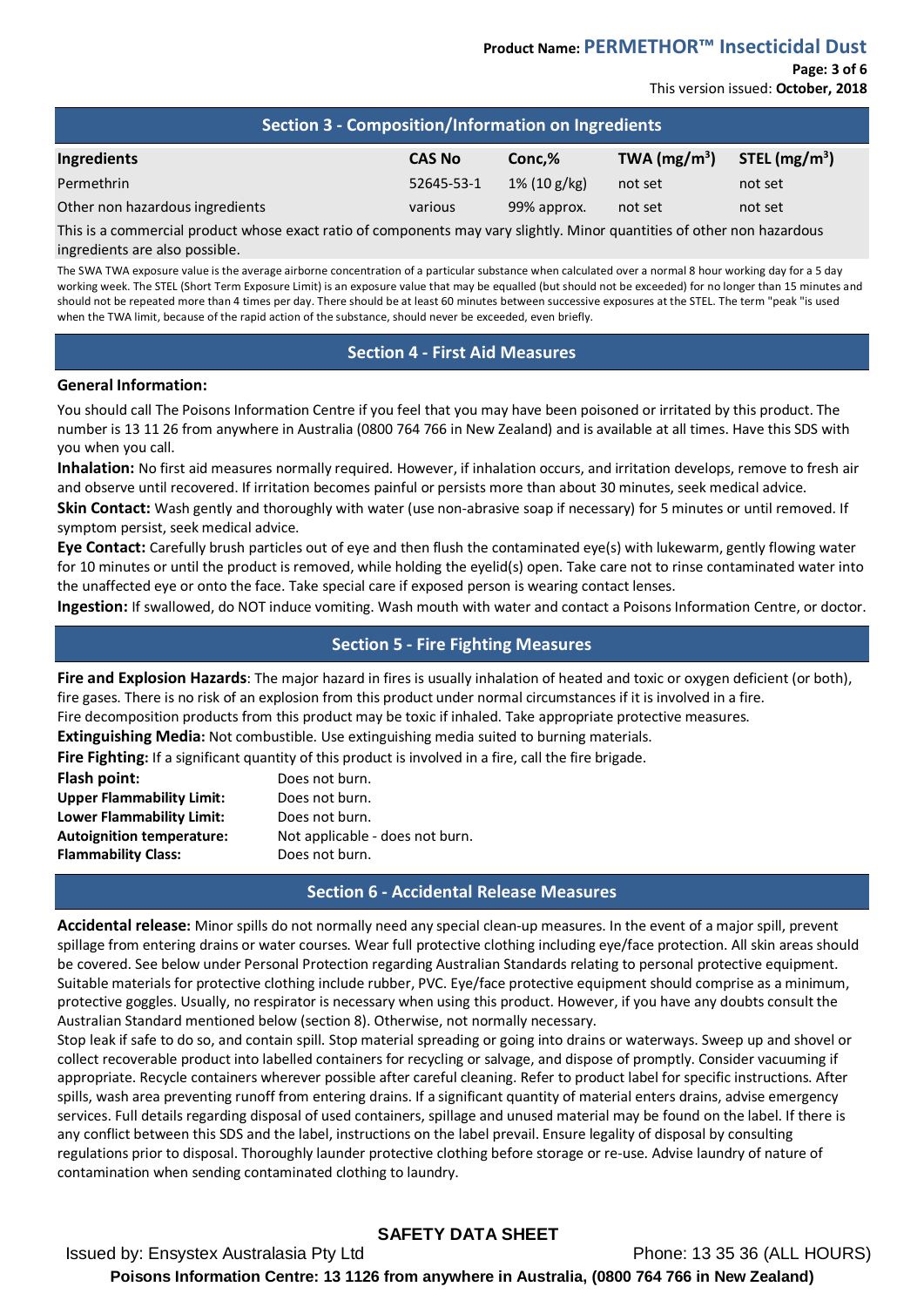# This version issued: **October, 2018**

## **Section 7 - Handling and Storage**

**Handling:** Keep exposure to this product to a minimum, and minimise the quantities kept in work areas. Check Section 8 of this SDS for details of personal protective measures, and make sure that those measures are followed. The measures detailed below under "Storage" should be followed during handling in order to minimise risks to persons using the product in the workplace. Also, avoid contact or contamination of product with incompatible materials listed in Section 10.

**Storage:** Make sure that containers of this product are kept tightly closed. Make sure that the product does not come into contact with substances listed under "Incompatibilities" in Section 10. Check packaging for further storage instructions.

## **Section 8 - Exposure Controls and Personal Protection**

**) STEL (mg/m3 )**

The following Australian Standards will provide general advice regarding safety clothing and equipment:

Respiratory equipment: **AS/NZS 1715**, Protective Gloves: **AS 2161**, Occupational Protective Clothing: AS/NZS 4501 set 2008, Industrial Eye Protection: **AS1336** and **AS/NZS 1337**, Occupational Protective Footwear: **AS/NZS2210**.

## **SWA Exposure Limits TWA (mg/m3**

Exposure limits have not been established by NOHSC for any of the significant ingredients in this product.

The ADI for permethrin is set at 0.05 mg/kg/day. The corresponding NOEL is set at 5 mg/kg/day. ADI means Acceptable Daily Intake and NOEL means No-observable-effect-level. Values taken from Australian ADI List, Dec 2002.

No special equipment is usually needed when occasionally handling small quantities. The following instructions are for bulk handling or where regular exposure in an occupational setting occurs without proper containment systems.

**Ventilation:** This product should be used in a well ventilated area. If natural ventilation is inadequate, use of a fan is suggested. **Eye Protection:** Protective glasses or goggles should be worn when this product is being used.

**Skin Protection:** Prevent skin contact by wearing impervious gloves. See below for suitable material types.

**Protective Material Types:** We suggest that protective clothing be made from the following materials: rubber, PVC. **Respirator:** Use of a suitable dust mask is recommended.

|                                           | <b>Section 9 - Physical and Chemical Properties</b> |  |
|-------------------------------------------|-----------------------------------------------------|--|
| <b>Physical Description &amp; colour:</b> | White to off-white powder.                          |  |
| Odour:                                    | Negligible.                                         |  |
| <b>Boiling Point:</b>                     | Not applicable.                                     |  |
| <b>Freezing/Melting Point:</b>            | Decomposes before melting.                          |  |
| <b>Volatiles:</b>                         | No specific data. Expected to be low at 100°C.      |  |
| <b>Water Solubility:</b>                  | Negligible.                                         |  |
| <b>Autoignition temp:</b>                 | Not applicable - does not burn.                     |  |

## **Section 10 - Stability and Reactivity**

**Reactivity**: This product is unlikely to react or decompose under normal storage conditions. However, if you have any doubts, contact the supplier for advice on shelf life properties.

**Conditions to Avoid:** Keep containers tightly closed.

**Incompatibilities:** strong acids, strong bases, oils.

**Fire Decomposition:** Combustion forms carbon dioxide, and if incomplete, carbon monoxide and possibly smoke. Carbon monoxide poisoning produces headache, weakness, nausea, dizziness, confusion, dimness of vision, disturbance of judgment, and unconsciousness followed by coma and death.

**Polymerisation:** This product will not undergo polymerisation reactions.

# **Section 11 - Toxicological Information**

**Toxicity:** Acute toxicity: Permethrin is harmful to non-harmful via the oral route, with a reported LD<sub>50</sub> for technical permethrin in rats of greater than 5000 mg/kg. Via the dermal route, it is not harmful, with a reported dermal LD<sub>50</sub> in rats of over 5000 mg/kg, and in rabbits of greater 2000 mg/kg. The toxicity of permethrin is dependent on the ratio of the isomers present; the cis-isomer being more toxic.

**Chronic toxicity:** No adverse effects were observed in dogs fed permethrin at doses of 5 mg/kg/day for 90 days. Rats fed 150 mg/kg/day for 6 months showed a slight increase in liver weights. Very low levels of permethrin in the diet of chickens (0.1 ppm for 3 to 6 weeks after hatching) have been reported to suppress immune system activity.

# **SAFETY DATA SHEET**

Issued by: Ensystex Australasia Pty Ltd Phone: 13 35 36 (ALL HOURS)

**Poisons Information Centre: 13 1126 from anywhere in Australia, (0800 764 766 in New Zealand)**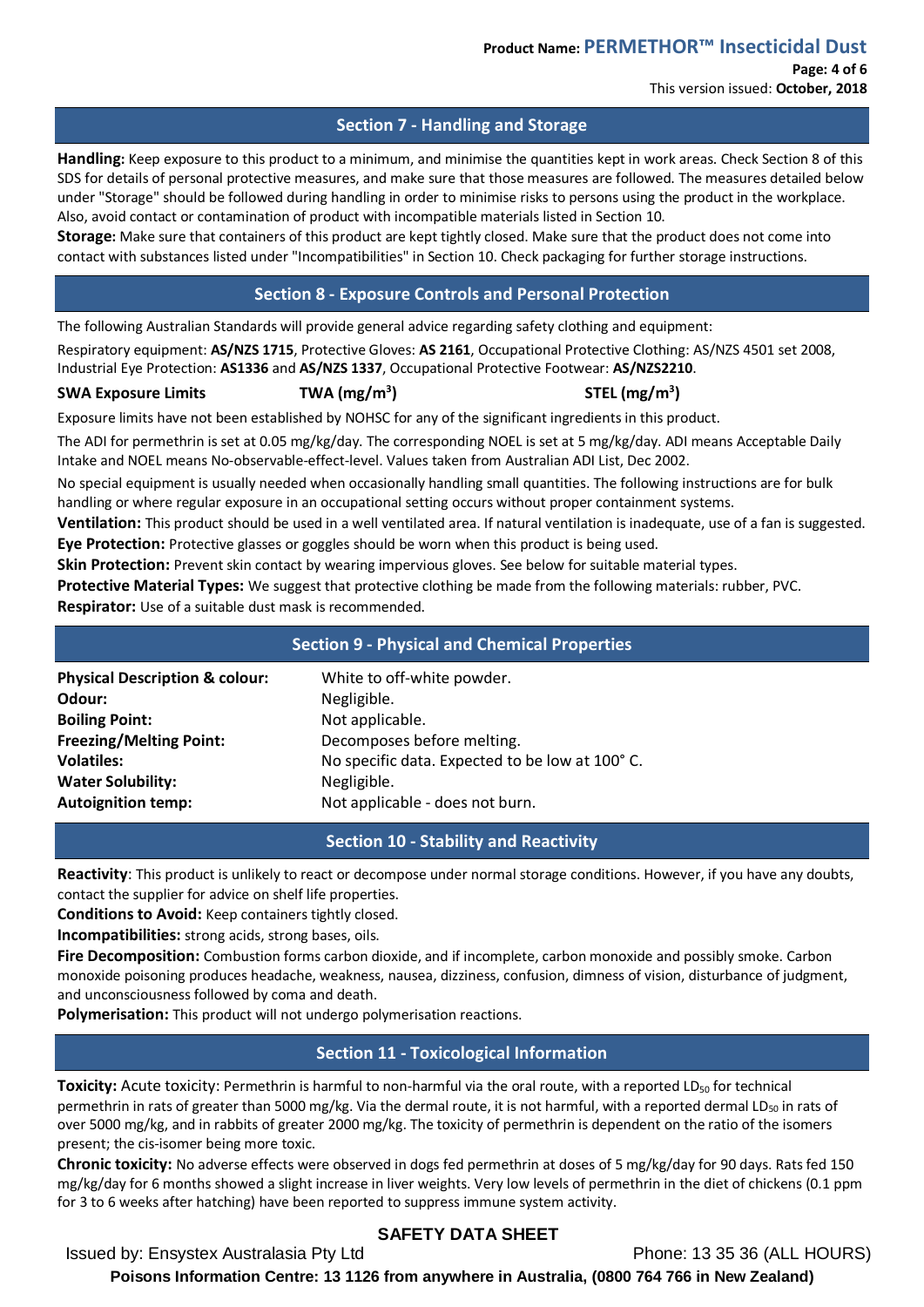**Teratogenic effects:** Permethrin is reported to show no teratogenic activity.

**Mutagenic effects:** Permethrin is reported to show no mutagenic activity.

**Carcinogenic effects:** None reported.

**Fate in humans and animals:** Permethrin is efficiently metabolised by mammalian livers. Breakdown products, or "metabolites," of permethrin are quickly excreted and do not persist significantly in body tissues. When permethrin is administered orally to rats, it is rapidly metabolized and almost completely eliminated from the body in a few days. Only 3 to 6% of the original dose was excreted unchanged in the faeces of experimental animals. Permethrin may persist in fatty tissues. Permethrin does not block, or inhibit, cholinesterase enzymes.

## **Classification of Hazardous Ingredients**

## **Ingredient Risk Phrases**

There is no data to hand indicating any particular target organs.

## **Section 12 - Ecological Information**

**Effects on birds:** Permethrin is practically non-toxic to birds. The oral LD<sub>50</sub> for a permethrin formulation is greater than 9900 mg/kg in mallard ducks, greater than 13,500 mg/kg in pheasants, and greater than 15,500 mg/kg in quail. **Effects on aquatic organisms:** Aquatic ecosystems are vulnerable to the impact of permethrin.

**Effects on other organisms:** Permethrin is toxic to bees.

## **ENVIRONMENTAL FATE**

**Breakdown in soil and groundwater:** Permethrin is of low to moderate persistence in the soil environment, with reported halflives of 30 to 38 days. Permethrin is readily broken down, or degraded, in most soils. Soil micro-organisms play a large role in the degradation of permethrin. Because permethrin binds very strongly to soil particles and is nearly insoluble in water, it is not expected to leach or to contaminate groundwater.

**Breakdown in water:** The results of one study near estuarine areas showed that permethrin had a half-life of less than 2.5 days. When exposed to sunlight, the half-life was 4.6 days. Permethrin degrades rapidly in water. There was a gradual loss of toxicity after it aged for 48 hours in sunlight at 0.05 mg/L in water.

**Breakdown in vegetation:** Permethrin is not phytotoxic, or poisonous, to most plants. No incompatibility has been observed with permethrin on cultivated plants.

## **Section 13 - Disposal Considerations**

**Disposal:** Containers should be emptied as completely as practical before disposal. If possible, recycle product and containers either in-house or send to recycle company. If this is not practical, send to a commercial waste disposal site.

## **Section 14 - Transport Information**

**ADG Code:** This product is not classified as a Dangerous Good by ADG, IATA or IMSBC criteria. No special transport conditions are necessary unless required by other regulations.

**IATA: Non-Hazardous for Air Transport.** 

## **Section 15 - Regulatory Information**

**AICS:** All of the significant ingredients in this formulation are compliant with NICNAS regulations.

# **Section 16 - Other Information**

#### **This SDS contains only safety-related information. For other data see product literature.**

If there is any conflict between this SDS and the registered label, instructions on the label prevail.

#### **Acronyms:**

| <b>ADG Code</b>     | Australian Code for the Transport of Dangerous Goods by Road and Rail $(7^{th}$ edition)                                |
|---------------------|-------------------------------------------------------------------------------------------------------------------------|
| <b>AICS</b>         | Australian Inventory of Chemical Substances                                                                             |
| <b>SWA</b>          | Safe Work Australia, formerly ASCC and NOHSC                                                                            |
| <b>CAS number</b>   | <b>Chemical Abstracts Service Registry Number</b>                                                                       |
| <b>Hazchem Code</b> | Emergency action code of numbers and letters that provide information to emergency services<br>especially fire-fighters |
| <b>IARC</b>         | International Agency for Research on Cancer                                                                             |
| <b>NOS</b>          | Not otherwise specified                                                                                                 |
|                     |                                                                                                                         |

# **SAFETY DATA SHEET**

Issued by: Ensystex Australasia Pty Ltd Phone: 13 35 36 (ALL HOURS)

**Poisons Information Centre: 13 1126 from anywhere in Australia, (0800 764 766 in New Zealand)**